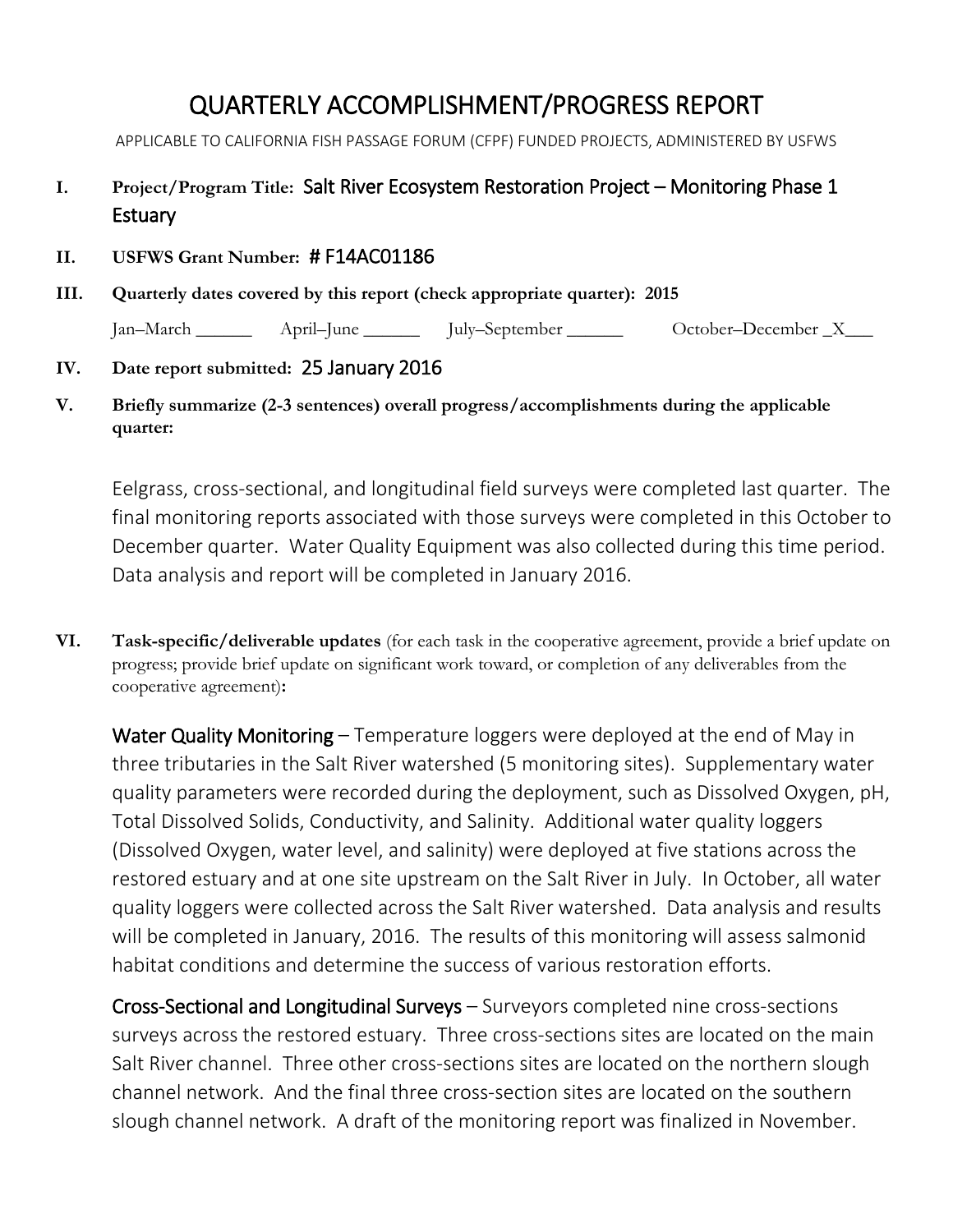The results of the surveys determine the response of the restoration construction to the dynamic tidal environment and whether any corrective action is warranted.

Salmonid Surveys – Salmonid sampling surveys were completed in July. June and July fish survey reports were completed and outreach to project partners for early spring surveys occurred in November.

Sacramento Pike Minnow  $-$  The invasive, non-native, pike minnow are captured during fish sampling in the spring and summer. No work was performed during this quarterly period.

Eelgrass Surveys – In July, eelgrass surveys were completed in the reference reach established in the survey protocol. In October, the monitoring report was finalized and sent to project partners at NOAA and California Department of Fish and Wildlife. Recolonization of eelgrass in the project construction footprint is a component in reaching the project goal to enhance estuarine habitat.

### **VII. Any significant developments beyond those reported for specific tasks/deliverables:**

Eelgrass results indicate that the restoration site is recruiting a significant eelgrass population.

### **VIII. Any delays/issues that are impacting or may impact progress of the project:**

None.

IX. **Summary of invoices/charges to the agreement** (include amount and date of any invoices submitted for payment under the agreement, that occurred during the quarter. Optionally, include a summary of charges incurred during the quarter that will be invoiced during the next quarter)**:**